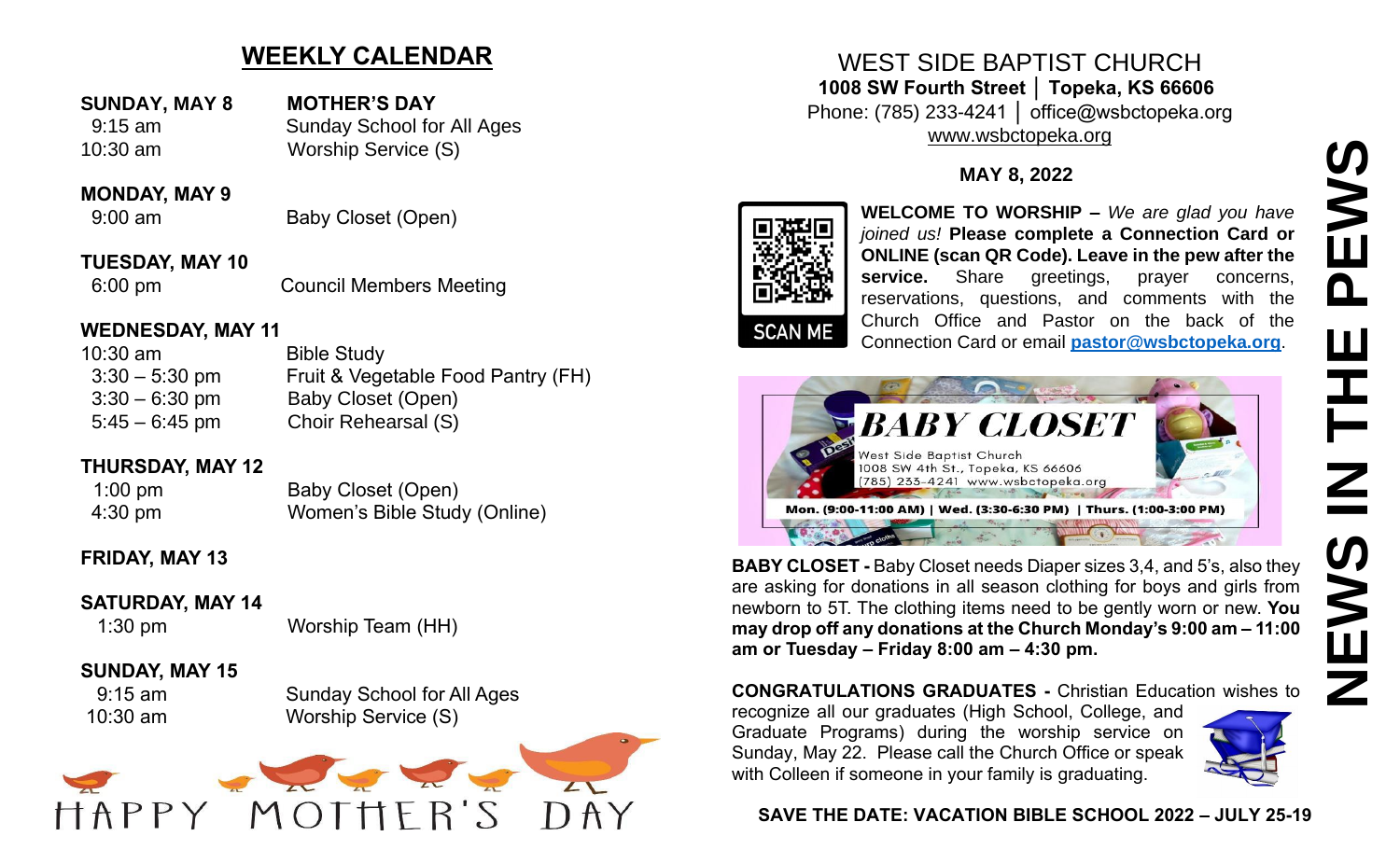**BELIEVER'S BAPTISM** – We practice "believer's baptism" which is the immersion of a person in water – regardless of age – who receives Jesus Christ as his or her personal Savior and publicly professes to walk the Jesus way. The Council schedules baptisms on most Sunday mornings throughout the year. If you would like to be baptized, then come to the front during the last song.

**CHILDRENS ACTIVITY BAGS AND BULLETINS** – We are glad to have children in worship! Activity bags filled with coloring pages, crayons, and other items are available for preschool and elementary-aged children near the sanctuary door. Enjoy the kits and children's bulletins. Please take home your artwork. Place the packets on the front pew after the worship service so we can restock them.

**CHILDREN'S CHURCH** – Kids 2nd Grade and younger are invited to the front of



the sanctuary for a children's moment with Pastor Ivan or a lay leader. A simple object lesson is taught from the Bible. Children are then dismissed to Children's Church with trained leaders guiding a child-friendly time of worship and study from the Bible. Children return to the sanctuary at the end of the worship service. Older children (3rd Grade

and Up) are encouraged to sit with their family and friends during the service.

**NURSERY CARE -** Nursery Care is lovingly provided for all children – newborns through age 4 – by qualified staff starting at 9:00 AM through 12:00 noon. See an Usher for directors and questions.

**ADULT SUNDAY SCHOOL - "JOHN 1-3 The Word Became Flesh"** – a twelveweek video series by Matt Chandler **– at 9:15 AM in Holmer Hall on Sundays.**

**KIDS SUNDAY SCHOOL CLASSES –** Teachers are ready to help kids grow in their faith on **Sunday mornings at 9:15 am.** Classes for all ages – children, youth, and adults. Join a Sunday School Class and a Small Group Bible Study by **Scanning the QR code** or visit the church website at **[www.wsbctopeka.org](http://www.wsbctopeka.org/)**.



**YOUTH SUNDAY SCHOOL –** Ernie Reed teaches a great lesson each week in the Youth Room (downstairs) for Middle and High School Students at 9:15 am.

**HOSPITAL & EMERGENCIES –** If you or a loved one is admitted to the hospital for an emergency or for surgery, **the hospital staff and chaplains' office will NOT contact the Church Office or the Pastor**. **You or a family member must call the Church Office at (785) 233-4241 or the Pastor at (785) 224-7234**. Pastor is willing to visit the hospital and pray prior to surgeries.

MAY NEWSLETTER - Read "The **UPCOMING** Witness" Newsletter for May. Copies available on the information station outside the Church Office and online at [www.wsbctopeka.org.](http://www.wsbctopeka.org/)



**QUARTERLY BUSINESS MEETING** *-* The Council has set the next **Quarterly Business Meeting & Potluck Luncheon** for **Sunday, May 22 at 12:00 pm in Fellowship Hall**. The Congregation will receive reports and conduct the business of the church. All business meetings shall include, but not be limited to, reports of the Pastor, the Council, other groups as appropriate and items for membership consideration and/or action. Individuals having an item of concern or a motion they wish considered at a business meeting must present such item to the Council at the regular Council meeting prior to the business meeting.

— Pat Carpenter, Church Moderator

**DEADLINE** – June newsletter article deadline is Wednesday, May 25 by noon. Please have all articles to the Church office by email at [office@wsbctopeka.org.](mailto:offce@wsbctopeka.org)

**SHAREFEST 2022** - ShareFest was a success! Hundreds of volunteers performed work projects at schools and other non-profit sites on **Saturday, April 30th, 8:00 AM – Noon -** including Nelda and Jack Janway (the Southard Campus which includes Capital City HS and the Avondale Academy), Nathen Poe (Highland Park High School), and the Greuters (Shaner Early Learning Academy).